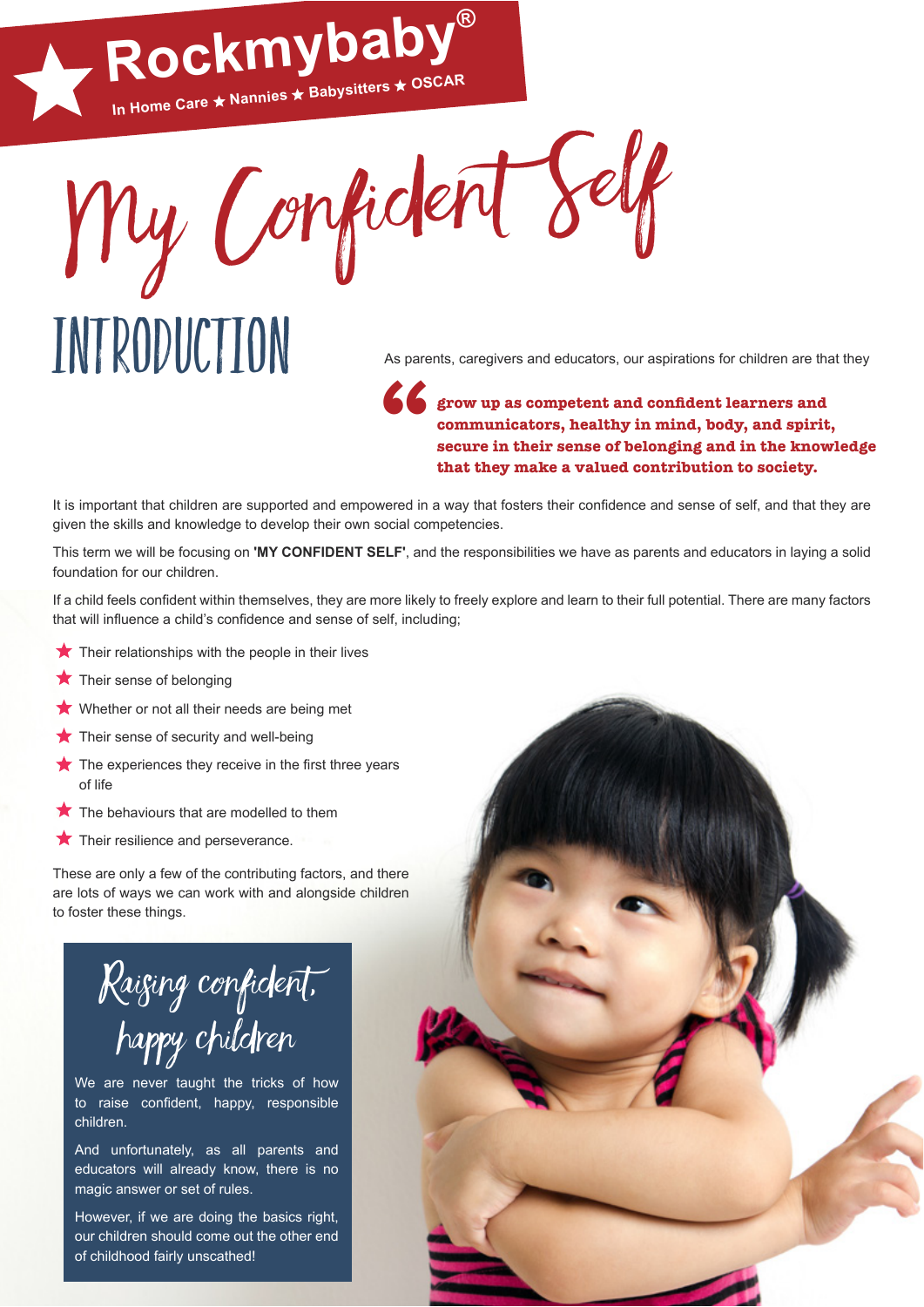

## Maslow's Hierarchy of Needs pyramid explains how basic human needs fit into five different levels.

**Rockmybaby®**

Each level needs the solid foundation from the level below for the pyramid to grow. It visually explains how, in order for children to learn to their full potential, they need to feel confdent within themselves and respected by those around them. They need to have a good sense of self-esteem, stemming from experiencing achievement.



www.timvandevall.com ICopyright @ 2013 Dutch Renaissance Press LLC.

However, in order to reach this level of confdence and self-esteem, children need their basic physiological (breathing, food, water, sleep), safety (free from abuse, house to live in, continuity and consistency), and belonging/love (friendship, family, attachment) needs to be met.

**"**

**Self-esteem is your child's passport to a lifetime of mental health and social happiness. It's the foundation of a child's well-being and the key to success as an adult… The child looks in the mirror and likes the person he sees. He looks inside himself and is comfortable with the person he sees. He must think of this self as being someone who can make things happen and who is worthy of love. Parents are the main source of a child's sense of self-worth.**

http://www.askdrsears.com/topics/parenting/child-rearing-and-development/12-ways-help-your-child-build-self-confdence